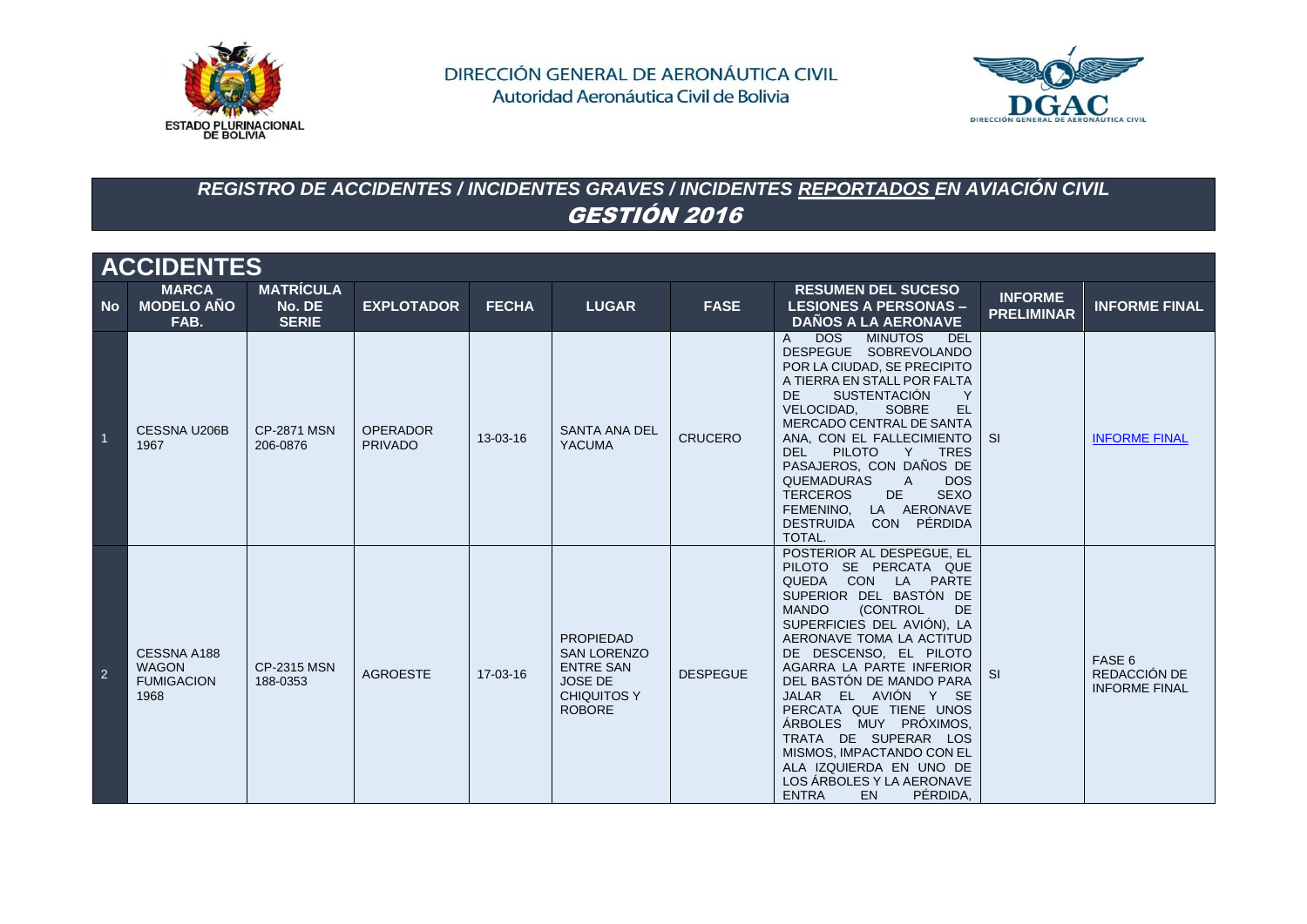



|                |                      |                                |                                   |                |                                                                                                                           |                   | IMPACTANDO CONTRA EL<br>SUELO A UNOS 250 MTS. A LA<br>DERECHA DE LA PISTA.                                                                                                                                                                                                                                                                                               |           |                                                                                                  |
|----------------|----------------------|--------------------------------|-----------------------------------|----------------|---------------------------------------------------------------------------------------------------------------------------|-------------------|--------------------------------------------------------------------------------------------------------------------------------------------------------------------------------------------------------------------------------------------------------------------------------------------------------------------------------------------------------------------------|-----------|--------------------------------------------------------------------------------------------------|
| -3             | CESSNA U206F<br>1971 | CP-2973<br>MSNU2060179         | <b>OPERADOR</b><br><b>PRIVADO</b> | 18-03-16       | <b>TRINIDAD</b><br>(CARRETERA AL<br><b>ALMACEN DE</b><br>RIO IBARE)                                                       | <b>ATERRIZAJE</b> | EN ZONA DE CONTROL, A DOS<br>MILLAS DE TRINIDAD, EL<br>PILOTO SOLICITA REALIZAR<br>ATERRIZAJE DE EMERGENCIA<br>EN LA CARRETERA POR FALLA<br>DE MOTOR, AERONAVE CON<br>DAÑOS EN ALAS, TREN DE<br>NARIZ Y HÉLICE. PILOTO Y 5<br><b>PASAJEROS</b><br>ILESOS.<br><b>LA</b><br>AERONAVE PRECINTADA E<br>INCAUTADA POR LA FELCN.                                               | <b>SI</b> | <b>N/A INCAUTADA</b><br>POR LA FELCN                                                             |
| $\overline{4}$ | CESSNA 310R<br>1969  | <b>CP-1091 MSN</b><br>231R0020 | <b>OPERADOR</b><br><b>PRIVADO</b> | 17-06-16       | A DOS MILLAS<br>DE ESTANCIA<br><b>GANADERA LA</b><br>ALIANZA,<br><b>PROVINCIA</b><br><b>MOXOS</b>                         | <b>CRUCERO</b>    | POR FALLA DE MOTOR Nº 2 EN<br>LA RUTA RURRENABAQUE /<br>TRINIDAD, ATERRIZA<br>DE.<br>EMERGENCIA EN UN BAJÍO<br>PANTANOSO. PILOTO Y DOS<br><b>PASAJEROS</b><br>ILESOS,<br>CON DAÑOS<br>AERONAVE<br>LEVES, HÉLICES CON DAÑOS<br>EN LAS PALAS.                                                                                                                              | <b>SI</b> | <b>FASE 1 RESCATE</b><br>DE LA AERONAVE<br>PENDIENTE POR<br><b>TERRENO</b><br><b>INACCESIBLE</b> |
| 5              | CESSNA 152<br>1980   | <b>CP-2667 MSN</b><br>15283817 | <b>CIAC SKYTEAM</b>               | $14 - 07 - 16$ | A 50 MILLAS DE<br><b>TRINIDAD EN</b><br>PISTA DE LA<br><b>ESTANCIA EL</b><br>PRADO DE<br><b>PROVINCIA</b><br><b>MOXOS</b> | <b>ATERRIZAJE</b> | REALIZANDO MANIOBRAS DE<br>ATERRIZAJE DE EMERGENCIA.<br>EL MOTOR PERDIÓ POTENCIA,<br>EL ALA DE LA AERONAVE<br>CHOCO CON UN ÁRBOL<br>PRECIPITÁNDOSE A TIERRA,<br>CAUSANDO DAÑOS EN ALAS,<br>MAMPARAS DEL MOTOR Y<br>TREN DE NARIZ.                                                                                                                                        | -SI       | FASE 4<br><b>INVESTIGACIÓN</b><br><b>DOCUMENTAL</b>                                              |
| 6              | CESSNA 207A<br>1981  | <b>CP-2953 MSN</b><br>20700728 | <b>OPERADOR</b><br><b>PRIVADO</b> | 16-07-16       | A 500 METROS<br>DE UMBRAL DE<br><b>PISTA EN SANTA</b><br><b>ROSA DEL</b><br><b>YACUMA</b>                                 | <b>ATERRIZAJE</b> | LUEGO DE UN SEGUNDO<br>INTENTO PARA ATERRIZAR,<br>REALIZA VIRAJE HACIA LA<br><b>IZQUIERDA</b><br>APROXIMADAMENTE A MITAD<br>DE LA PISTA PARA UN NUEVO<br>INTENTO.<br><b>PARA</b><br><b>LUEGO</b><br>PRECIPITARSE A TIERRA A 500<br>MTS. DEL UMBRAL DE PISTA 19.<br>PILOTO Y 5 PASAJEROS CON<br>LESIÓN MORTAL, AERONAVE<br>DESTRUIDA CON PÉRDIDA<br>TOTAL POR EL IMPACTO. | <b>SI</b> | <b>INFORME FINAL</b>                                                                             |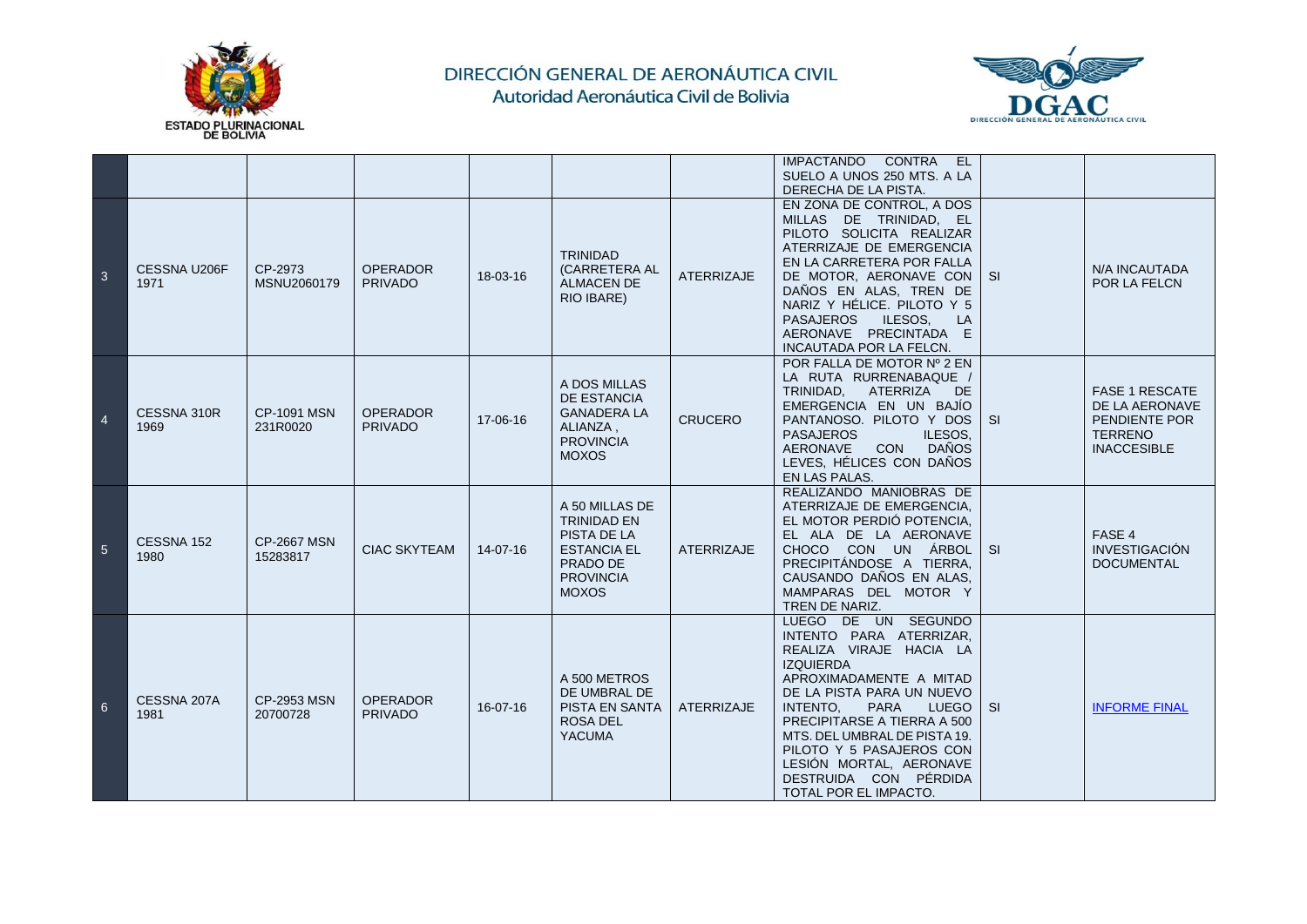



| $\overline{7}$ | CESSNA C-172<br>1972                     | <b>CP-1855 MSN</b><br>U20606238 | <b>OPERADOR</b><br><b>PRIVADO</b>        | 13-08-16   | SAN BORJA -<br><b>ESTANCIA</b><br><b>CATAMARCA</b> | <b>CRUCERO</b>                       | PILOTO REALIZA ATERRIZAJE<br><b>DE</b><br><b>EMERGENCIA</b><br><b>PRESUMIBLEMENTE</b><br><b>POR</b><br>FALLA DE MOTOR, EN UN BAJÍO<br>PANTANOSO, 4 OCUPANTES<br>CON LESIONES LEVES, DAÑOS<br>EN LA AERONAVE MENORES                                                                                                                                                                              | <b>SI</b>              | FASE 4<br><b>INVESTIGACIÓN</b><br><b>DOCUMENTAL</b>                     |
|----------------|------------------------------------------|---------------------------------|------------------------------------------|------------|----------------------------------------------------|--------------------------------------|--------------------------------------------------------------------------------------------------------------------------------------------------------------------------------------------------------------------------------------------------------------------------------------------------------------------------------------------------------------------------------------------------|------------------------|-------------------------------------------------------------------------|
| 8              | <b>EXPERIMENTAL</b><br><b>MURPHY UNK</b> | <b>CP-X2414 MSN</b><br>11463    | <b>OPERADOR</b><br><b>PRIVADO</b>        | 15-09-16   | <b>EL TROMPILLO</b>                                | <b>DESPEGUE</b>                      | AERONAVE EXPERIMENTAL.<br>POSTERIOR AL DESPEGUE SE<br>PRECIPITA A TIERRA EN EL<br><b>BARRIO</b><br>PRIMAVERA.<br>LA<br>PILOTO CON LESIONES LEVES.<br>DAÑOS MATERIALES, PÉRDIDA<br>TOTAL.<br><b>AERONAVE</b><br>CONSUMIDA POR EL FUEGO.                                                                                                                                                           | <b>SI</b>              | N/A<br><b>EXPERIMENTAL Y</b><br><b>CON MATRÍCULA</b><br><b>REVOCADA</b> |
| 9              | CESSNA U206G<br>1981                     | <b>CP-1749 MSN</b><br>U20606238 | <b>TAXI AEREO</b><br><b>AERO MOVIMA</b>  | 16-09-16   | <b>TRINIDAD</b>                                    | <b>EN</b><br><b>APROXIMACI</b><br>ÓN | DURANTE LA FASE<br>DE<br>APROXIMACIÓN A LA PISTA 33<br><b>AEROPUERTO</b><br><b>DEL</b><br><b>DE</b><br>TRINIDAD, PILOTO REPORTA<br><b>FALLA</b><br>DE<br><b>MOTOR</b><br>PRECIPITÁNDOSE A TIERRA EN<br>LUGAR PANTANOSO. DAÑOS A<br>PERSONAS, LESIONES LEVES<br>(ABORDO 6 PERSONAS ENTRE<br><b>ELLOS</b><br><b>DOS</b><br>MENORES),<br><b>DAÑOS</b><br><b>MATERIALES</b><br>DE.<br>CONSIDERACIÓN. | SI                     | FASE 5 ANALISÍS Y<br><b>PRUEBAS</b>                                     |
| 10             | CESSNA 150H<br>1968                      | CP-2607<br>15067547             | <b>CIAC "FENIX"</b>                      | 22/08/2016 | <b>AEROPRQUE</b><br>"PIRAI"                        | <b>ATERRIZAJE</b>                    | <b>DURANTE</b><br><b>ATERRIZAJE</b><br>ALUMNO PILOTO NO LOGRA<br>CONTROLAR LA AERONAVE<br>SALIÉNDOSE DE LA PISTA Y<br>CAPOTANDO LA AERONAVE,<br>DAÑOS AL PERSONAL LEVES.<br>DAÑOS A LA AERONAVE DE<br>CONSIDERACIÓN.                                                                                                                                                                             | SI                     | <b>EN PROGRESO</b>                                                      |
| 11             | <b>BEECHCRAFT</b><br>E55 BARON           | PT-WMV<br>1161                  | <b>TAXI AEREO</b><br>"MANTECAO<br>LTDA." | 21/11/2016 | <b>POTOSI</b><br>COLQUECHACA                       | <b>DESCONOCID</b><br>O               | AERONAVE CON MATRÍCULA<br>BRASILERA ACCIDENTADA EN<br>EL.<br><b>MUNICIPIO</b><br><b>DE</b><br>COLQUECHACA-POTOSI,<br>PERSONAS A BORDO Y PLAN<br>DE VUELO DESCONOCIDO,<br><b>DAÑOS</b><br><b>MATERIALES</b><br><b>CONSIDERADOS</b><br><b>COMO</b><br>PÉRDIDA TOTAL,                                                                                                                               | EN.<br><b>PROGRESO</b> | <b>EN PROCESO DE</b><br><b>INVESTIGACIÓN</b><br><b>POR FELCN</b>        |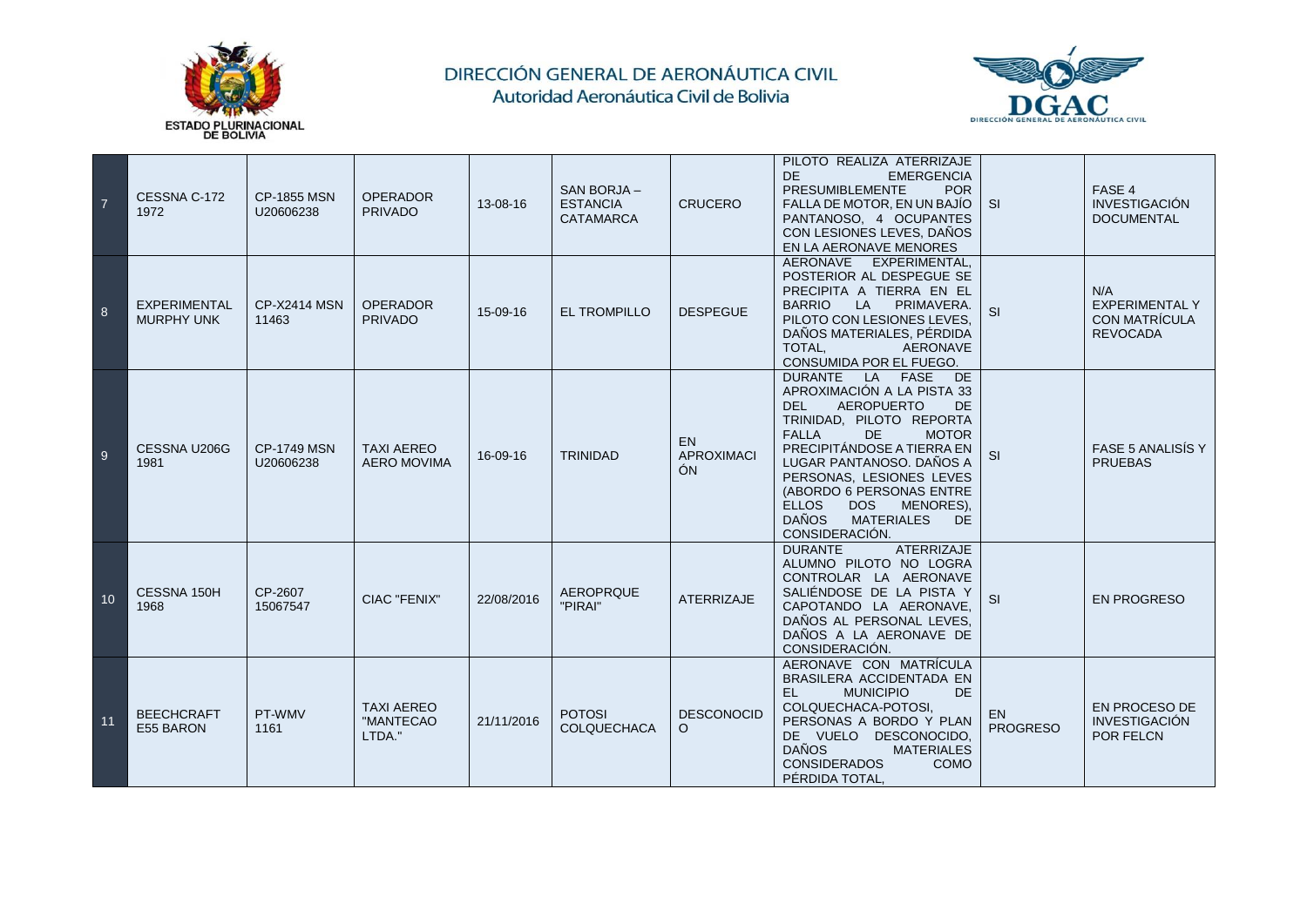



| 12 | <b>BAe AVRO</b><br><b>RJ85</b> | CP-2933<br>E-2348   | <b>LAMIA</b><br><b>CORPORATION</b><br><b>SRL</b> | 29/11/16 | <b>CERRO GORDO</b><br><b>ANTIOQUIA "LA</b><br>UNION"<br><b>COLOMBIA</b> | <b>APROXIMACI</b><br>ÓN | DURANTE UN VUELO CHARTER<br>EN LA RUTA SLVR - SKRG (RIO<br>NEGRO-COLOMBIA),<br><b>EN</b><br><b>IMPACTA</b><br>APROXIMACIÓN<br>CONTRA EL CERRO GORDO<br>POSTERIOR A REPORTE DE<br><b>REQUERIMIENTO</b><br>DE.<br>PRIORIDAD PARA ATERRIZAR<br>REALIZADO POR EL PILOTO,<br>POR<br><b>PROBLEMAS</b><br>DE.<br>COMBUSTIBLE Y APARENTE<br>ELÉCTRICA,<br><b>CON</b><br><b>FALLA</b><br><b>LESIÓN</b><br>MORTAL DE<br>71<br><b>PERSONAS</b><br>6<br>SOBREVIVIENTES DAÑOS EN<br>PÉRDIDA<br>AERONAVE<br>LA<br>TOTAL. | A CARGO DEL<br><b>ESTADO DE</b><br><b>SUCESO</b><br>(GRIA)<br><b>COLOMBIA</b> | A CARGO DEL<br><b>ESTADO DE</b><br>SUCESO (GRIA)<br><b>COLOMBIA</b> |
|----|--------------------------------|---------------------|--------------------------------------------------|----------|-------------------------------------------------------------------------|-------------------------|------------------------------------------------------------------------------------------------------------------------------------------------------------------------------------------------------------------------------------------------------------------------------------------------------------------------------------------------------------------------------------------------------------------------------------------------------------------------------------------------------------|-------------------------------------------------------------------------------|---------------------------------------------------------------------|
| 13 | CESSNA U206G                   | CP1774<br>U20606669 | <b>PIBE'S AIR</b>                                | 01/12/16 | <b>LA ESTANCIA</b><br>"REFUGIO" BENI                                    | <b>ATERRIZAJE</b>       | ATASCAMIENTO DE PEDALES<br>LOS CONTROLES DE<br>DE.<br><b>VUELO DURANTE ATERRIZAJE,</b><br>A BORDO DE 5 PASAJEROS<br><b>DAÑOS</b><br>TODOS ILESOS Y<br><b>MATERIALES</b><br><b>DE</b><br>CONSIDERACIÓN.                                                                                                                                                                                                                                                                                                     | <b>EN</b><br><b>PROGRESO</b>                                                  | <b>FASE INICIAL</b>                                                 |

|                | .                                         |                                            |                                   |                |                                                                                     |                          |                                                                                                                                                                                                                                                                                |                                         |                                                       |  |  |  |  |
|----------------|-------------------------------------------|--------------------------------------------|-----------------------------------|----------------|-------------------------------------------------------------------------------------|--------------------------|--------------------------------------------------------------------------------------------------------------------------------------------------------------------------------------------------------------------------------------------------------------------------------|-----------------------------------------|-------------------------------------------------------|--|--|--|--|
| <b>No</b>      | <b>MARCA</b><br><b>MODELO AÑO</b><br>FAB. | <b>MATRÍCULA</b><br>No. DE SERIE           | <b>EXPLOTADO</b><br>R             | <b>FECHA</b>   | <b>LUGAR</b>                                                                        | <b>FASE</b>              | <b>RESUMEN DEL SUCESO</b><br><b>LESIONES A PERSONAS –</b><br><b>DAÑOS A LA AERONAVE</b>                                                                                                                                                                                        | <b>INFORME</b><br><b>PRELIMINA</b><br>R | <b>INFORME FINAL</b>                                  |  |  |  |  |
|                | <b>CESSNA R172K</b><br>1981               | <b>CP-2387 MSN</b><br>R <sub>1722462</sub> | <b>OPERADOR</b><br><b>PRIVADO</b> | $30 - 04 - 16$ | <b>ESTANCIA EL</b><br><b>PARAISO 2 DE</b><br><b>PROVINCIA</b><br><b>ITENEZ-BENI</b> | EN.<br><b>ATERRIZAJE</b> | DURANTE EL ATERRIZAJE.<br>APARENTEMENTE POR VIENTO<br>CRUZADO, LA AERONAVE FUE<br><b>DESPLAZADA</b><br><b>LADO</b><br><b>AL</b><br><b>PISTA</b><br>DERECHO DE LA<br>(EXCURSIÓN DE PISTA), PILOTO<br>Y PERSONAS A BORDO ILESOS.<br>AERONAVE PRESENTA DAÑOS<br>EN TREN DE NARIZ. | <b>SI</b>                               | FASE 6<br><b>REDACCIÓN DE</b><br><b>INFORME FINAL</b> |  |  |  |  |
| $\overline{2}$ | CESSNA 150F<br>1966                       | CP2604<br>15063188                         | <b>CIAC "FENIX"</b>               | 27/10/16       | <b>RIO PIRAI</b>                                                                    | <b>ATERRIZAJE</b>        | <b>DE</b><br><b>DURANTE</b><br><b>VUELO</b><br><b>INSTRUCCIÓN PILOTO REALIZA</b><br>ATERRIZAJE DE EMERGENCIA<br><b>POR PRESENTAR DISMINUCIÓN</b>                                                                                                                               | <b>SI</b>                               | <b>INFORME FINAL</b>                                  |  |  |  |  |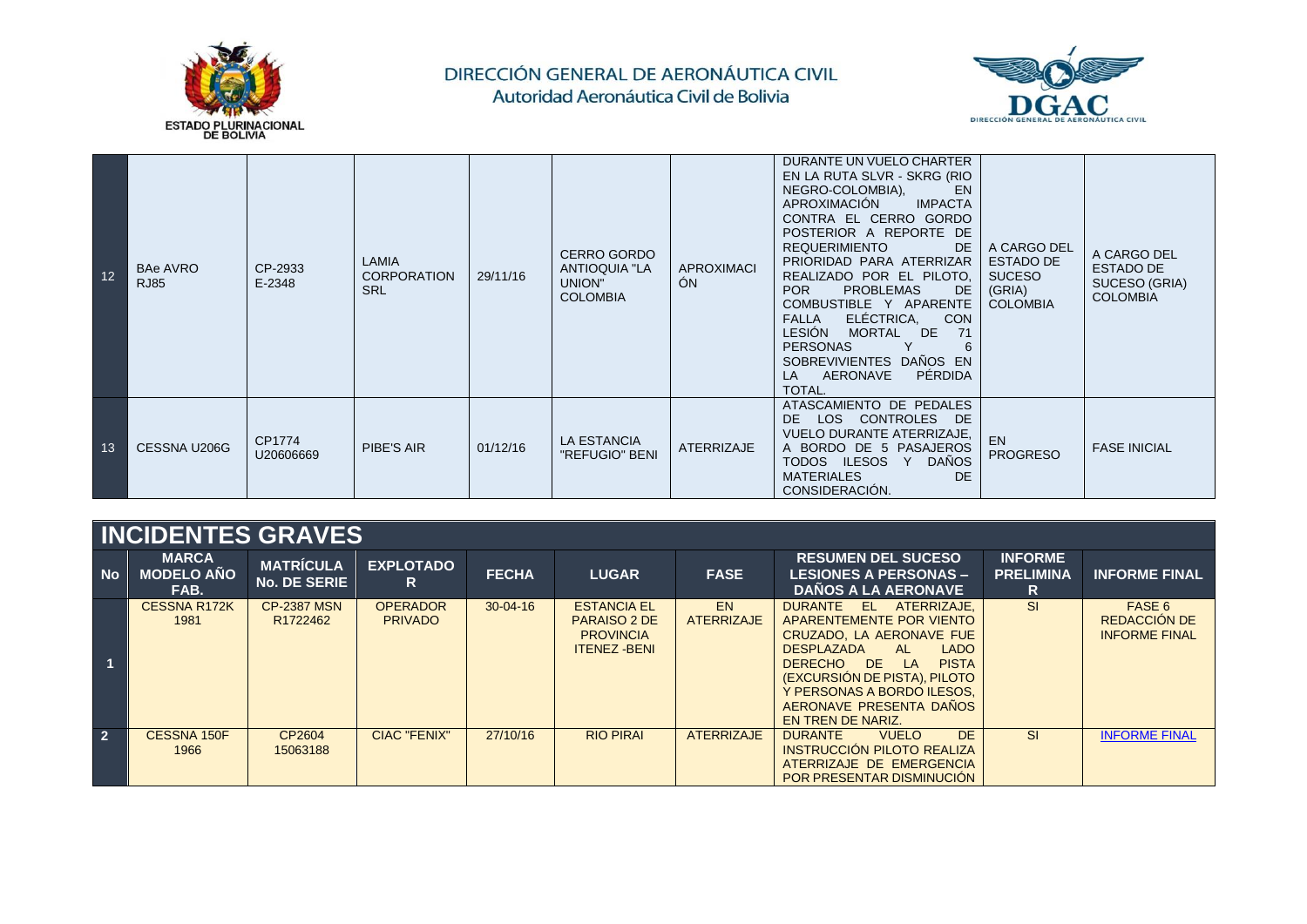



|  |  |  | <b>RPM</b><br>DEL <sub>1</sub><br>$-$<br><b>LAS</b><br><b>CONTINUA</b><br>DE. |  |
|--|--|--|-------------------------------------------------------------------------------|--|
|  |  |  | MOTOR.                                                                        |  |

|                | <b>INCIDENTES</b>                         |                                         |                                                         |                |                                                 |                                |                                                                                                                                                                                                                                                                                                                                                                                                                                                                                                                                                                                                                                                                                                                                                                                                 |                                          |                      |  |  |  |
|----------------|-------------------------------------------|-----------------------------------------|---------------------------------------------------------|----------------|-------------------------------------------------|--------------------------------|-------------------------------------------------------------------------------------------------------------------------------------------------------------------------------------------------------------------------------------------------------------------------------------------------------------------------------------------------------------------------------------------------------------------------------------------------------------------------------------------------------------------------------------------------------------------------------------------------------------------------------------------------------------------------------------------------------------------------------------------------------------------------------------------------|------------------------------------------|----------------------|--|--|--|
| <b>No</b>      | <b>MARCA</b><br><b>MODELO AÑO</b><br>FAB. | <b>MATRÍCULA</b><br><b>No. DE SERIE</b> | <b>EXPLOTADO</b><br>R.                                  | <b>FECHA</b>   | <b>LUGAR</b>                                    | <b>FASE</b>                    | <b>RESUMEN</b><br><b>DEL SUCESO</b><br><b>LESIONES A PERSONAS -</b><br><b>DAÑOS A LA AERONAVE</b>                                                                                                                                                                                                                                                                                                                                                                                                                                                                                                                                                                                                                                                                                               | <b>INFORME</b><br><b>PRELIMINA</b><br>R. | <b>INFORME FINAL</b> |  |  |  |
| $\overline{1}$ | CESSNA C-210K<br>1972                     | <b>CP-2609 MSN</b><br>21059218          | <b>OPERADOR</b><br><b>PRIVADO</b><br><b>PROPIETARIO</b> | $22 - 01 - 16$ | <b>AEROPUERTO</b><br><b>EL TROMPILLO</b>        | <b>ATERRIZAJE</b>              | LA AERONAVE PROCEDENTE DE<br>ROBORE, REPORTA QUE TIENE<br>FALLA HIDRÁULICA EN EL<br><b>SISTEMA</b><br>DEL TREN<br>DE<br>ATERRIZAJE, REALIZA UNA<br>APROXIMACIÓN EN EL MISMO<br>AERÓDROMO<br><b>POSTERIORMENTE</b><br><b>SOLICITA</b><br>DESVIAR AL AEROPUERTO DE<br>EL TROMPILLO PARA REALIZAR<br><b>ATERRIZAJE</b><br><b>DE</b><br>UN.<br>ESE<br>EMERGENCIA,<br>EN.<br>AERÓDROMO,<br><b>POR</b><br>LA<br>MAGNITUD DE LA EMERGENCIA<br>REALIZA 3 PASADAS VERTICAL<br>AL EJE DE PISTA PARA QUE EL<br>CONTROLADOR OBSERVE LA<br>CONDICIÓN DEL TREN DE<br>ATERRIZAJE, CONFIRMAN DE<br>QUE TIENE PROBLEMAS PARA<br><b>BAJAR EL TREN DE ATERRIZAJE</b><br>SOLICITANDO REALIZAR UN<br>ATERRIZAJE CON LOS TRENES<br>RETRAÍDOS EN EL ÁREA VERDE<br>DEL<br><b>AEROPUERTO</b><br>EL.<br><b>TROMPILLO.</b> | <b>SI</b>                                | N/A                  |  |  |  |
| $\overline{2}$ | <b>BOEIMG 767-33A</b>                     | <b>CP-2881 MSN</b><br>27377             | <b>BOLIVIANA DE</b><br>AVIACIÓN                         | 31/01/16       | <b>AEROPUERTO</b><br>EL DORADO<br><b>BOGOTÁ</b> | <b>ATERRIZAJE</b>              | PILOTO SOLICITA ATERRIZAJE<br>DE EMERGENCIA POR BAJA<br>PRESIÓN DE ACEITE EN MOTOR<br>Nº 1. ATERRIZA<br>EN<br>-EL<br>AEROPUERTO "EL DORADO" DE<br><b>BOGOTÁ COLOMBIA.</b>                                                                                                                                                                                                                                                                                                                                                                                                                                                                                                                                                                                                                       | SI                                       | N/A                  |  |  |  |
| $\overline{3}$ | CESSNA 150M<br>1974                       | <b>CP-2627 MSN</b><br>1507659           | <b>CIAC</b><br>"AERODINOS"                              | 27-03-16       | PISTA "PEJI"<br><b>CAMIRI</b>                   | <b>EN</b><br><b>ATERRIZAJE</b> | PILOTO SOLICITA REALIZAR<br>ATERRIZAJE DE EMERGENCIA<br><b>POR</b><br><b>FALLA</b><br><b>DE</b><br>MOTOR,<br>POSTERIOR AL ATERRIZAJE DE                                                                                                                                                                                                                                                                                                                                                                                                                                                                                                                                                                                                                                                         | SI                                       | N/A                  |  |  |  |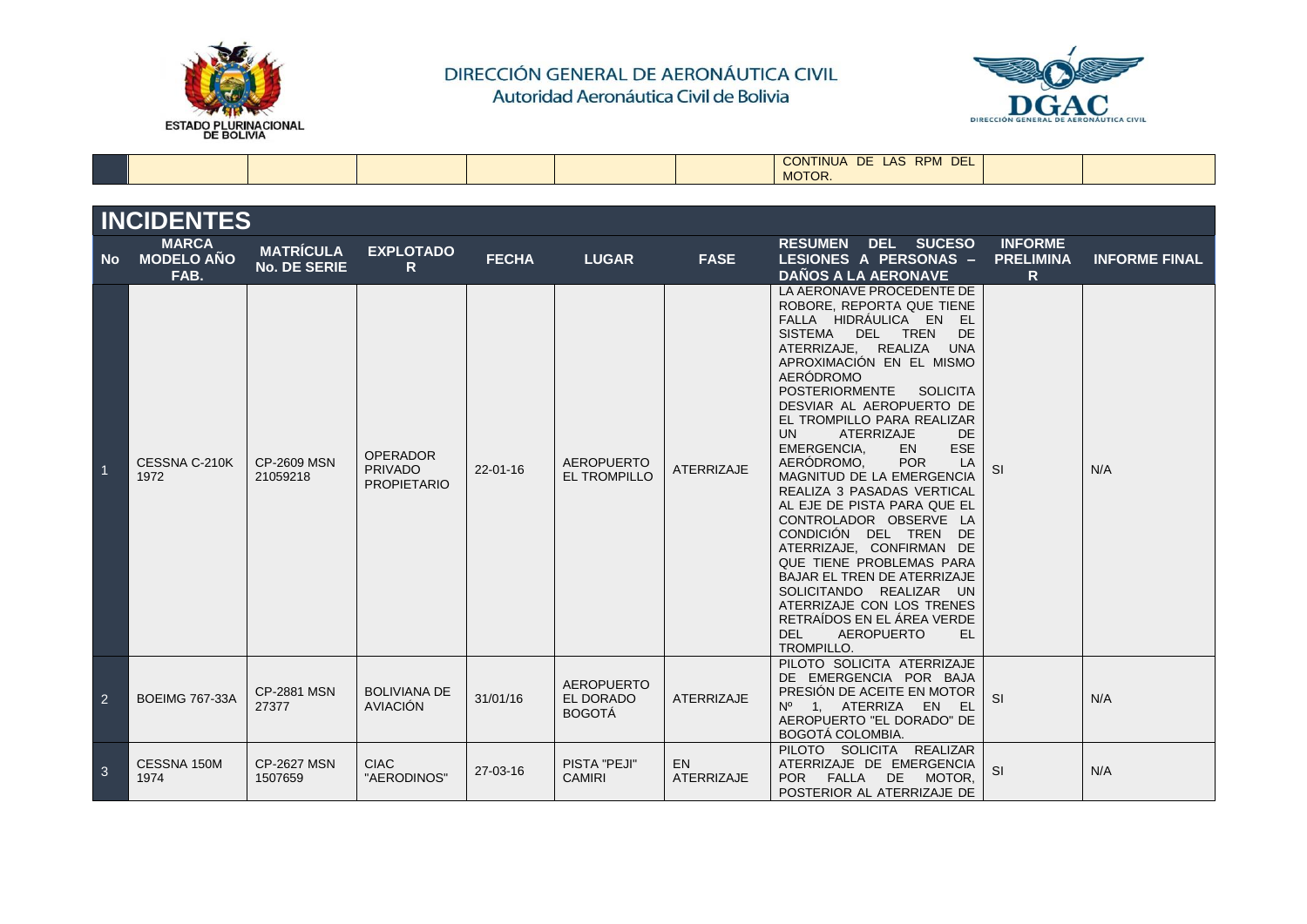



|                | <b>INCIDENTES</b>                            |                                         |                                        |                |                                                                        |                   |                                                                                                                                                                                                                                                                                                                                                                                |                                          |                      |  |  |  |  |
|----------------|----------------------------------------------|-----------------------------------------|----------------------------------------|----------------|------------------------------------------------------------------------|-------------------|--------------------------------------------------------------------------------------------------------------------------------------------------------------------------------------------------------------------------------------------------------------------------------------------------------------------------------------------------------------------------------|------------------------------------------|----------------------|--|--|--|--|
| No.            | <b>MARCA</b><br><b>MODELO AÑO</b><br>FAB.    | <b>MATRÍCULA</b><br><b>No. DE SERIE</b> | <b>EXPLOTADO</b><br>$\mathsf{R}$       | <b>FECHA</b>   | <b>LUGAR</b>                                                           | <b>FASE</b>       | <b>RESUMEN DEL SUCESO</b><br>LESIONES A PERSONAS -<br><b>DAÑOS A LA AERONAVE</b>                                                                                                                                                                                                                                                                                               | <b>INFORME</b><br><b>PRELIMINA</b><br>R. | <b>INFORME FINAL</b> |  |  |  |  |
|                |                                              |                                         |                                        |                |                                                                        |                   | <b>EMERGENCIA LOS OCUPANTES</b><br>ABANDONAN LA AERONAVE<br>ILESOS, AERONAVE SIN DAÑOS,<br>HÉLICE CON DAÑOS LEVES EN<br>LAS PALAS.                                                                                                                                                                                                                                             |                                          |                      |  |  |  |  |
| $\overline{4}$ | CESSNA 210H<br>1972                          | <b>CP-2928 MSN</b><br>21059028          | <b>OPERADOR</b><br><b>PRIVADO</b>      | 28-03-16       | <b>AEROPUERTO</b><br><b>JORGE</b><br><b>HENRICH</b><br><b>TRINIDAD</b> | <b>CRUCERO</b>    | PILOTO REPORTA FALLA DE<br><b>TREN</b><br>DE.<br>ATERRIZAJE.<br>SOBREVUELOS<br><b>REALIZANDO</b><br><b>SOBRE</b><br>LA<br>ESTACIÓN.<br>LOGRANDO BAJAR TRENES DE<br>FORMA MANUAL.                                                                                                                                                                                               | SI                                       | N/A                  |  |  |  |  |
| $\overline{5}$ | <b>PIPER</b><br>SARATOGA PA-<br>32R-301 1993 | <b>CP-2681 MSN</b><br>3246072           | <b>AEROESTE</b>                        | 06-06-16       | <b>COMUNIDAD</b><br>CAÑO NEGRO-<br><b>PROVINCIA</b><br><b>ITENEZ</b>   | <b>DESPEGUE</b>   | DURANTE EL RODAJE AL<br>UMBRAL DE PISTA SUR PARA EL<br>DESPEGUE, EL TREN DE NARIZ<br>SE HUNDIÓ EN EL TERRENO,<br>DAÑANDO AL TREN DE NARIZ Y<br>HÉLICE.                                                                                                                                                                                                                         | SI                                       | N/A                  |  |  |  |  |
| 6              | <b>BOMBARDIER</b><br><b>CRJ-200</b>          | CP-2867                                 | <b>AMASZONAS</b>                       | $21 - 07 - 16$ | <b>AEROPUERTO</b><br>EL ALTO                                           | <b>DESPEGUE</b>   | DURANTE LA CARRERA DE<br>DESPEGUE, LA RUEDA Nº 2 DEL<br>TREN DE NARIZ REVENTÓ.<br>HECHO QUE OBLIGÓ A LA<br>TRIPULACIÓN ABORTAR EL<br>DESPEGUE, SIN EXCURSIÓN DE<br>PISTA.                                                                                                                                                                                                      | <b>SI</b>                                | N/A                  |  |  |  |  |
|                | <b>TWINCAM</b><br><b>ROCKWELL</b>            | <b>CP-2589 MSN</b>                      | <b>AEROESTE</b>                        | 16-09-16       | <b>COLOMBIA "EL</b><br>DORADO"                                         | <b>DESPEGUE</b>   | POSTERIOR AL DESPEGUE,<br>PILOTO REPORTA FALLA DE<br>RETRACCIÓN DEL TREN DE<br><b>ATERRIZAJE</b><br>EN<br>EL<br>AEROPUERTO "EL DORADO" DE<br>BOGOTA - COLOMBIA, PILOTO<br><b>SOLICITA</b><br><b>REALIZAR</b><br>ATERRIZAJE DE EMERGENCIA.<br><b>LOGRA</b><br><b>ATERRIZAR</b><br><b>SIN</b><br>DIFICULTADES,<br><b>DAÑOS</b><br>PERSONALES NINGUNO, DAÑOS<br>MATERIALES LEVES. | SI                                       | N/A                  |  |  |  |  |
| 8              | <b>BOEING 737-33R</b>                        | <b>CP-2921 MSN</b><br>28868             | <b>BOLIVIANA DE</b><br><b>AVIACIÓN</b> | 17-09-16       | EL ALTO                                                                | <b>ATERRIZAJE</b> | PILOTO REPORTA<br><b>FUERTE</b><br><b>VIBRACIÓN</b><br><b>DURANTE</b><br><b>EL</b><br>ATERRIZAJE (SIN EXCURSIÓN<br>DE PISTA) PARQUEÁNDOSE EN                                                                                                                                                                                                                                   | SI                                       | N/A                  |  |  |  |  |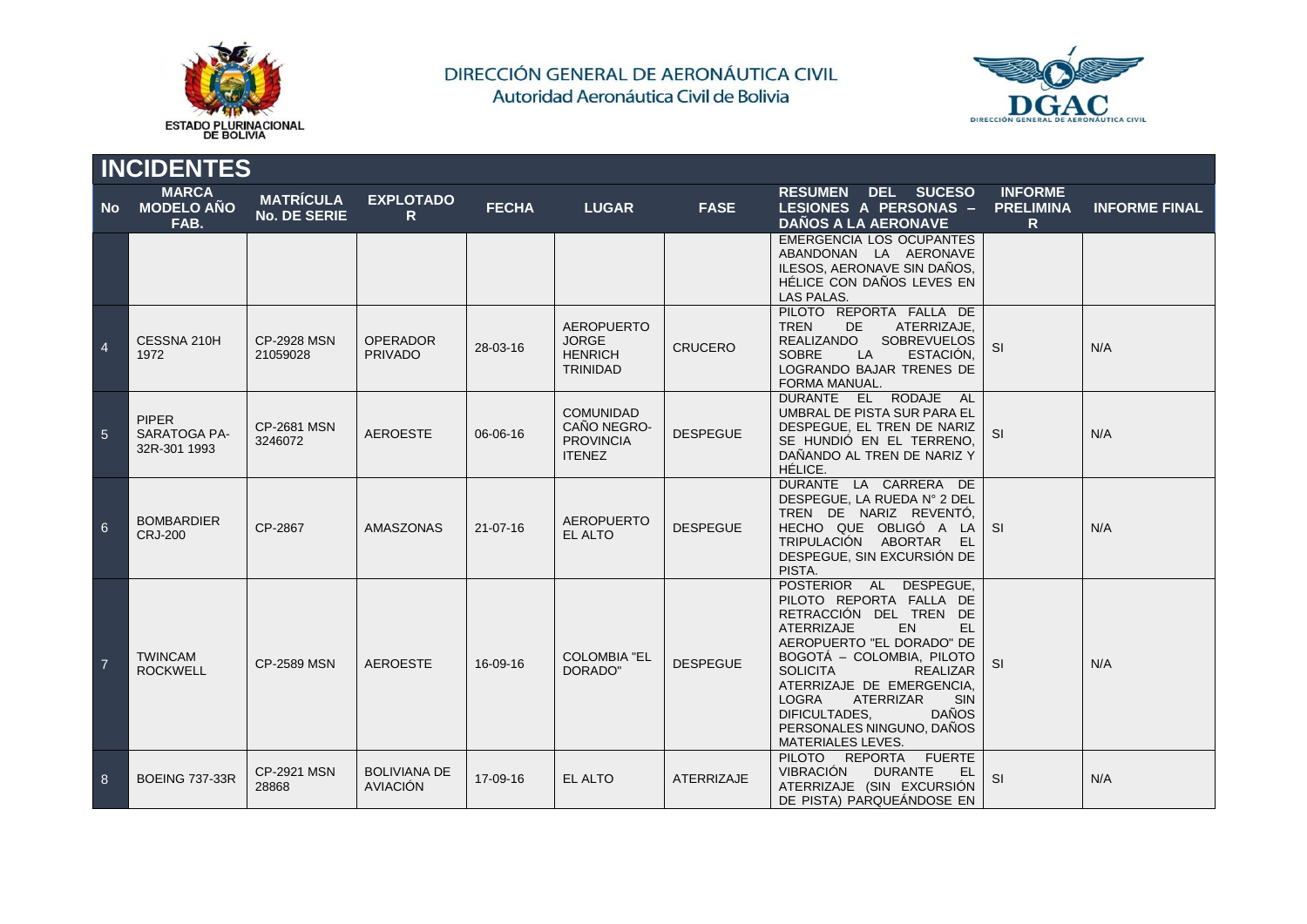



|           | <b>INCIDENTES</b>                         |                                         |                       |              |                                                                    |                        |                                                                                                                                                                                                                                                                                                                                               |                                                    |                      |  |  |  |  |
|-----------|-------------------------------------------|-----------------------------------------|-----------------------|--------------|--------------------------------------------------------------------|------------------------|-----------------------------------------------------------------------------------------------------------------------------------------------------------------------------------------------------------------------------------------------------------------------------------------------------------------------------------------------|----------------------------------------------------|----------------------|--|--|--|--|
| <b>No</b> | <b>MARCA</b><br><b>MODELO AÑO</b><br>FAB. | <b>MATRÍCULA</b><br><b>No. DE SERIE</b> | <b>EXPLOTADO</b><br>R | <b>FECHA</b> | <b>LUGAR</b>                                                       | <b>FASE</b>            | <b>DEL SUCESO</b><br><b>RESUMEN</b><br>LESIONES A PERSONAS -<br><b>DAÑOS A LA AERONAVE</b>                                                                                                                                                                                                                                                    | <b>INFORME</b><br><b>PRELIMINA</b><br>$\mathsf{R}$ | <b>INFORME FINAL</b> |  |  |  |  |
|           |                                           |                                         |                       |              |                                                                    |                        | LA INTERSECCIÓN ALFA, PARA<br><b>LUEGO</b><br>SER REMOLCADO,<br>DAÑOS PERSONALES NINGUNO,<br>DAÑOS MATERIALES MENORES<br>EN EL TREN DE ATERRIZAJE<br>DERECHO Y SLATS, DAÑOS A<br>TERCEROS.<br><b>CIERRE</b><br>DEL<br>AEROPUERTO POR EL LAPSO<br>DE UNA HORA.                                                                                 |                                                    |                      |  |  |  |  |
| 9         | <b>FAIRCHILD</b><br><b>SA-227</b>         | CP-2527 DC-<br>824B                     | AMASZONAS             | 17/06/16     | <b>RURENABAQU</b><br>E                                             | <b>ATERRIZAJE</b>      | QFR, PROBLEMAS<br>EN LOS<br><b>CONTROLES</b><br>DE.<br><b>VUELO</b><br>DURANTE DESPEGUE.                                                                                                                                                                                                                                                      | NO <sub>1</sub>                                    | N/A                  |  |  |  |  |
| 10        | PIPER PA-32R                              | CP-2566<br>3246075                      | <b>AEROESTE</b>       | 09/09/16     | <b>LOCALIDAD</b><br>"POZO DE<br><b>TIGRE" SANTA</b><br><b>CRUZ</b> | <b>ATERRIZAJE</b>      | POR FALLA DE MOTOR CON<br>FUGA DE ACEITE, PILOTO<br>REALIZA PROCEDIMIENTOS DE<br>EMERGENCIA EN LA LOCALIDAD<br>"POZO DEL TIGRE" DE LA<br>DE SANTA<br>CRUZ,<br><b>CIUDAD</b><br><b>DAÑOS</b><br>AL<br>PERSONAL<br>DAÑOS EN<br>NINGUNO.<br><b>LA</b><br>AERONAVE<br><b>ROTURA</b><br>DEL<br>CARTER DE ACEITE SIN DAÑOS<br><b>ESTRUCTURALES.</b> | NO <sub>1</sub>                                    | N/A                  |  |  |  |  |
| 11        | EXPERIMENTAL                              | CP-X2281                                |                       | 11/10/16     | PISTA "PEJI"<br><b>SANTA CRUZ</b>                                  | <b>DESCONOCID</b><br>O | ATERRIZAJE DE EMERGENCIA                                                                                                                                                                                                                                                                                                                      | <b>NO</b>                                          | N/A                  |  |  |  |  |

#### *Nata 1.-*

*En conformidad con la RAB 830.3 (b) y el Anexo 13 de la OACI, la autoridad de investigación de accidentes debe ser estrictamente objetiva, totalmente imparcial y deberá ser vista como tal. También debe ser capaz de llevar a cabo investigaciones de forma independiente oponiéndose a la interferencia de las presiones externas. Las siguientes referencias son relevantes:* 

*Anexo 13 de la OACI, Capítulo 3, párrafo 3.1:*